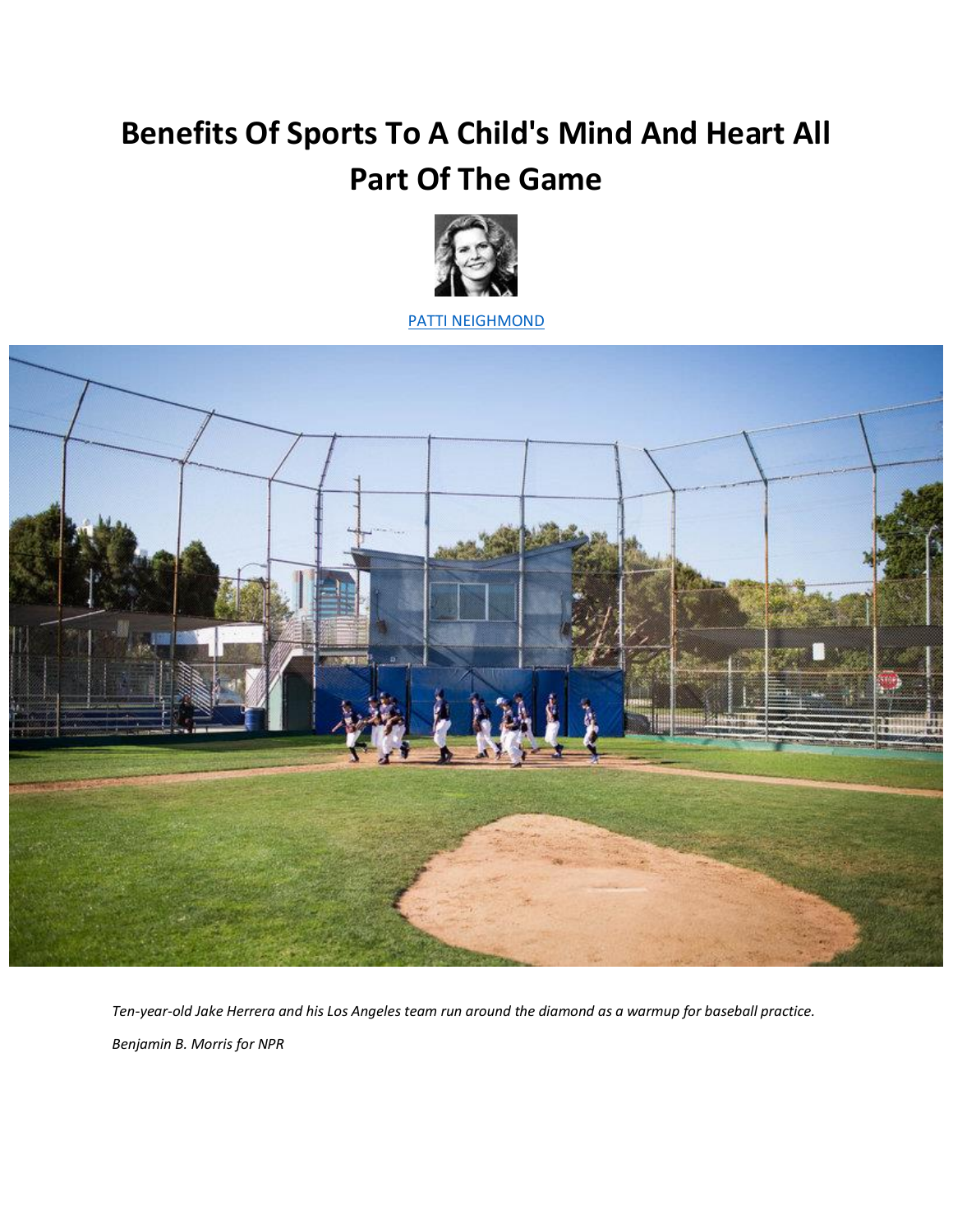Amy Roegler and her husband, Octavio Herrera, live with their young kids, Jake and Alyssa, in Los Angeles. When it comes to pro baseball, they're all Dodgers fans. And Jake loved balls even as a baby, Octavio says.

"We have a picture of him as a 3-month-old with a little Dodger jersey and a glove," Octavio says. "So he was definitely going to be introduced to sports early, and he took to it right away." Today 10-year-old Jake is on his baseball league's All-Star team.

Meanwhile his sister, 8-year-old Alyssa, has a passion for gymnastics. She, too, was a natural, her parents say — swinging on the monkey bars at age 2 and practicing splits on a balance beam today.

The parents know that the physical exercise their kids are getting is good for their health. But that's not their only motivation for encouraging the children to participate in organized athletics.

"When you do sports as a kid," Roegler says, "you learn how to win and how to lose. You learn what it's like to put in lots of work and have things not turn out terrifically. And you learn what it feels like to put in a lot of work — and then win.



Jake Herrera says he likes to get to the field early to help with the equipment and get in a little extra batting practice.

*Benjamin B. Morris for NPR*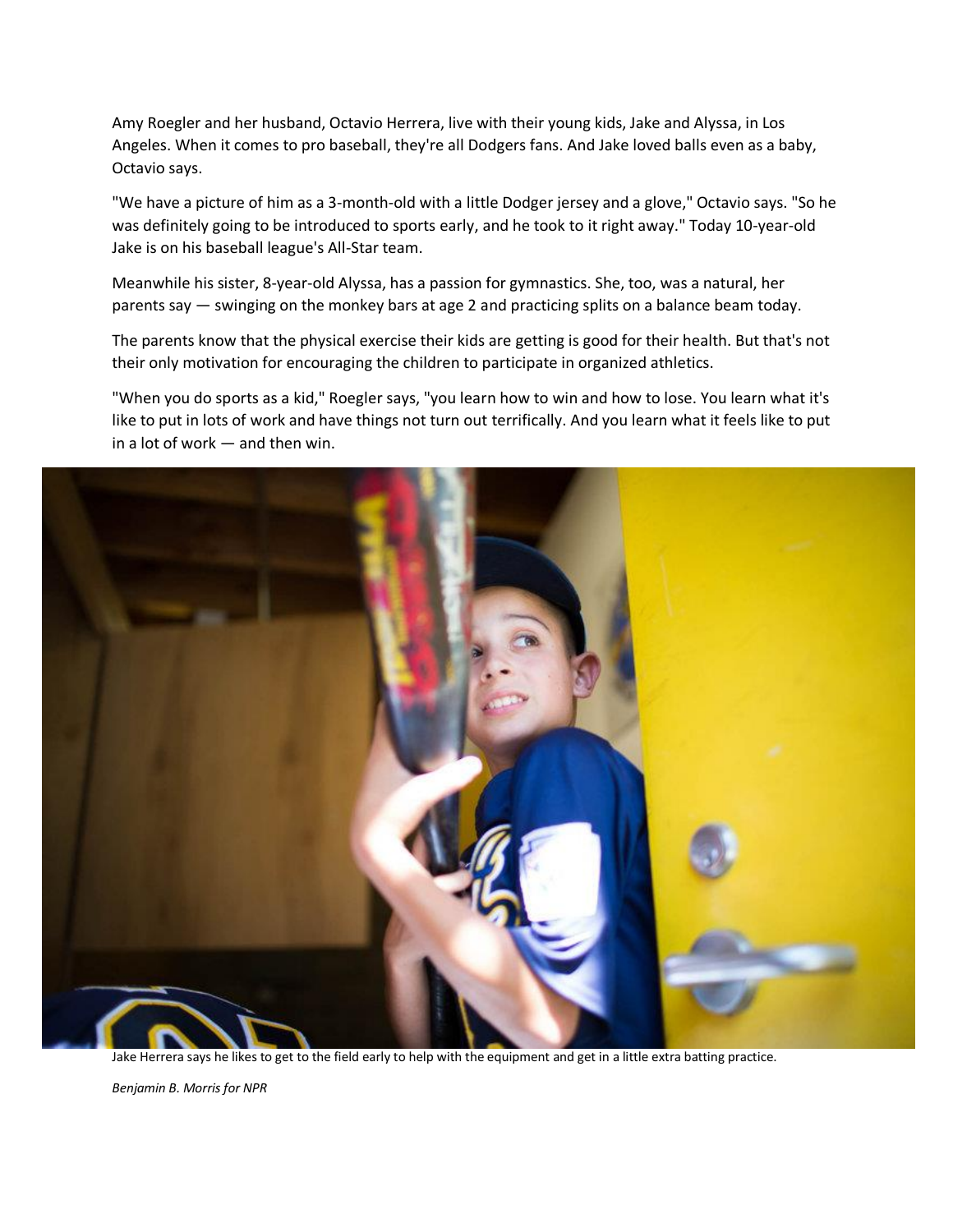"I think you can't teach those lessons," she says. "You have to experience them."

The majority of parents in NPR's [recent poll](http://media.npr.org/documents/2015/june/sportsandhealthpoll.pdf) on the role of sports and health in America seem to agree. The poll, done in conjunction with the Robert Wood Johnson Foundation and the Harvard T.H. Chan School of Public Health, finds that the majority of adults say they played sports when they were younger.

Moreover, 76 percent of adults who have children in high school or middle school today say they encourage their children to play sports. Engaging in sports isn't just an important physical and social activity, these parents say. It also builds skills that can make a difference later.



*Eight-year-old Alyssa Herrera competes in gymnastics.*

## *[Courtesy of Greeno Photography](http://www.npr.org/sections/health-shots/2015/07/01/418899249/greenophotography.com)*

"Parents think that the organized way you participate in sports — the leadership and fellowship — is actually preparing people not only for the next game but for much broader roles in life," says Harvard professor and health policy analyst Robert Blendon, who codirected our poll.

Like the Herreras, the parents in our poll talk about sports teaching their children about discipline, dedication and how to get along with others — all skills to help in future schooling and beyond.

Octavio Herrera also played baseball when he was Jake's age, and well remembers how it felt.

"Nerves in your stomach, right?" he says. "Butterflies. I remember that as a kid, pitching in a game  $-$ 10 years old — so nervous and so scared."

It may be uncomfortable at the

time, he says, but "that's great to have in a situation where the stakes are really low — where, if you fail you're still going to get pizza and ice cream, and your parents are still going to tell you they love you."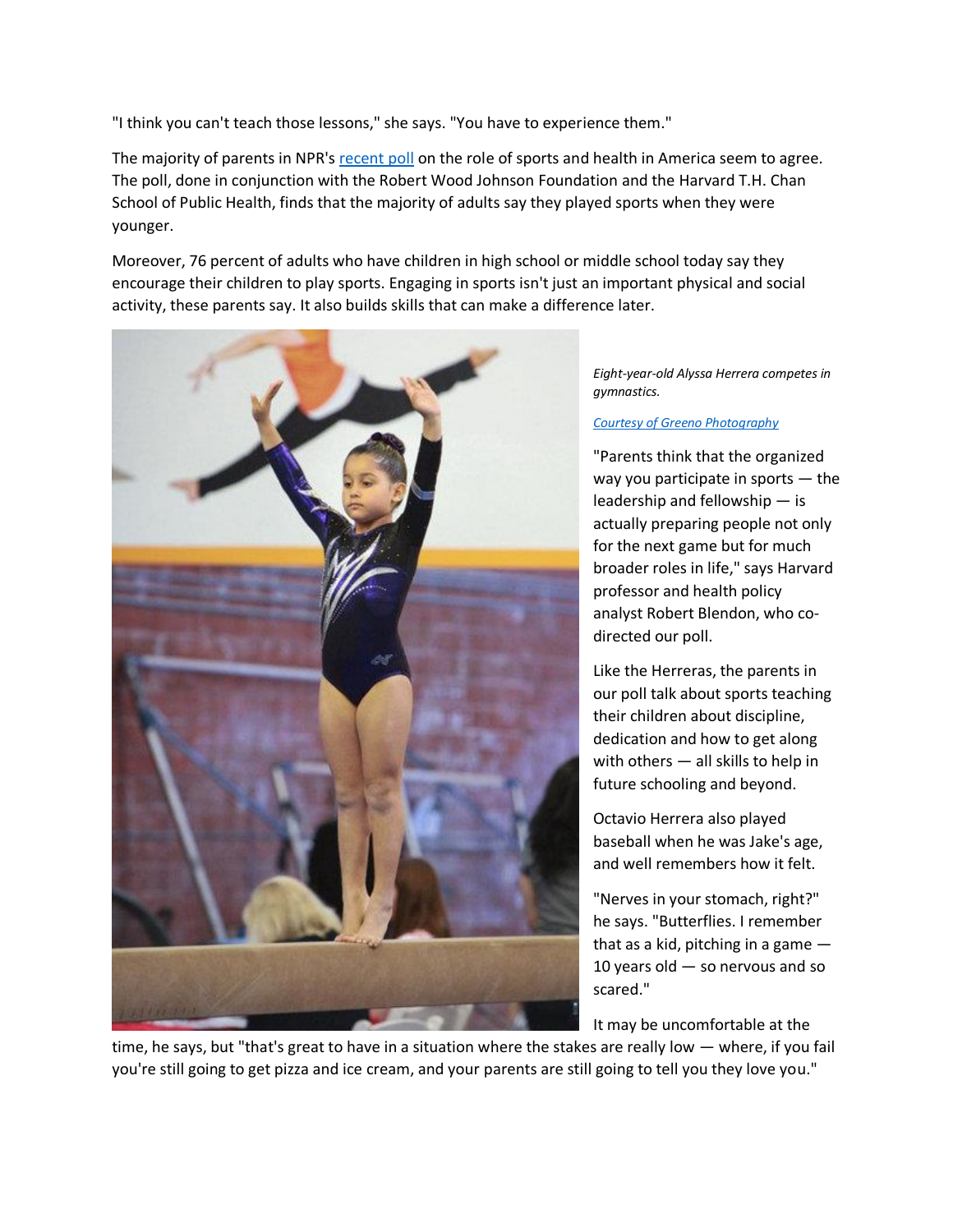If kids can learn to fight their fear and work through it, he says, that steadiness comes in handy later in life — when the stakes are much higher. It's an ability Octavio says he relies on routinely, as a software entrepreneur who has created, bought and sold a number of companies.

Octavio also stresses the value of learning to be part of a team — both in childhood and now, at the office.

"It's just like that baseball team when we were little kids," he says. "Not all the kids were great hitters, or could pitch. But everyone could contribute." His business works the same way, he says.

"I can't do everything. My partner can't do everything. We hire people who are good at what they do  $$ we put together a team, come up with an idea, execute. It takes teamwork — just as winning a baseball game does."

Amy Roegler played soccer in high school and college and says team sports aren't just about winning, but also about developing a solid work ethic, and learning why that's important.

"I was the captain in high school," she explains, "and then my first year playing college soccer, I was on the bench."

No problem," she says. "I belonged on the bench — many teammates were incredible." It motivated her to want to earn a starting position, she says.



Jake's very proud of his All-Star jacket, says his mom, Amy Roegler. She played soccer in high school and college, and says team sports aren't just about winning. Players also develop a strong work ethic, she says, and learn why that's important.

Andy Driska is a Michigan State University researcher with the Institute for the Study of Youth Sports. He says parents are right when they cite life skills — like discipline, commitment and physical confidence — that can

develop naturally when kids play sports.

In a recent study that's not yet published, Driska and his colleagues looked at an intense two-week wrestling camp, measuring feelings and attitudes of 89 teens before the camp experience and after.

As expected, the players' confidence increased — it was a tough camp to get through, Driska says. But what surprised him, he says, was how much feelings of hopefulness among the young people also increased.